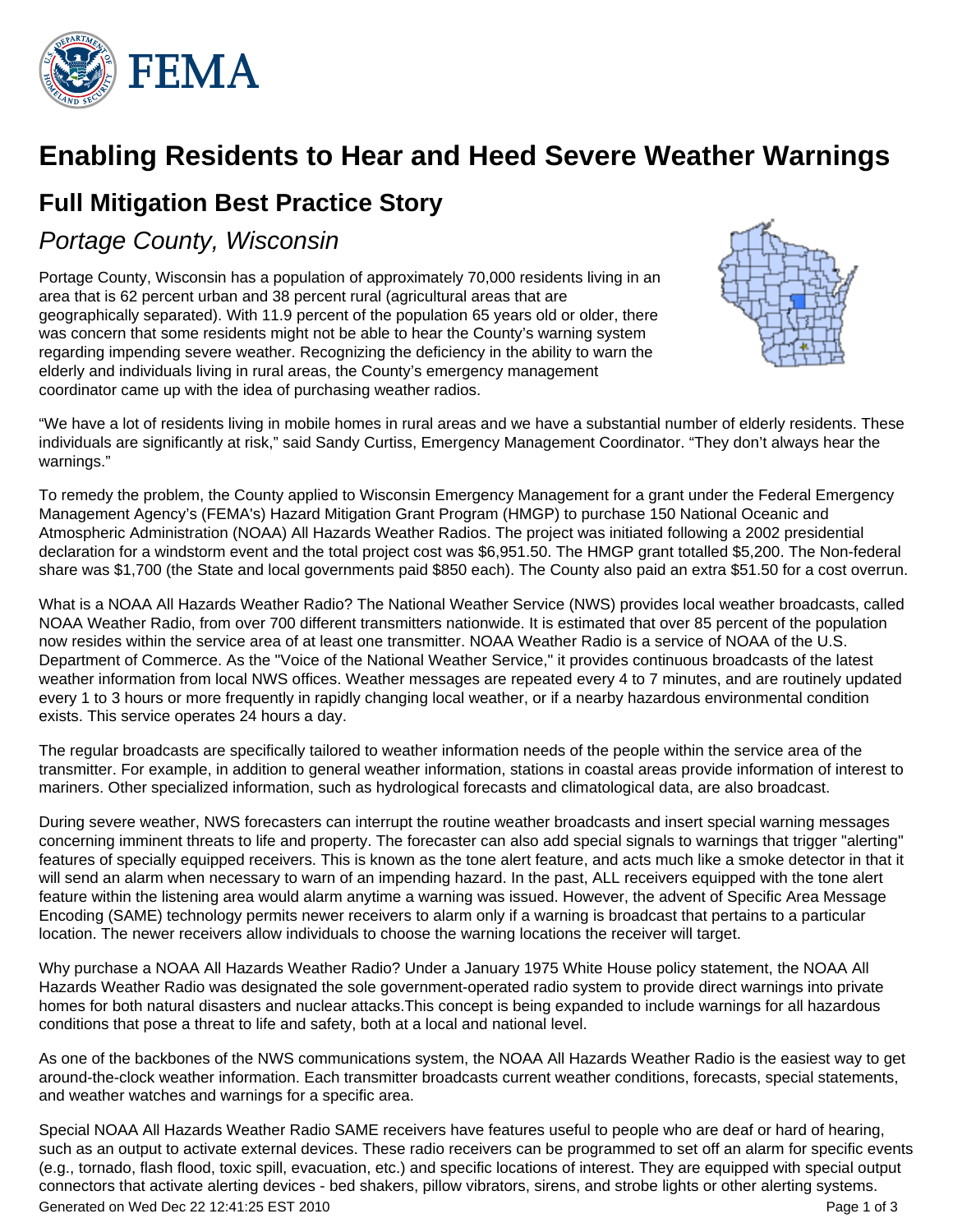Residents in Portage County thought the idea to be well-founded. "With just one press release the radios went like hot cakes," said Curtiss. "We drafted a flyer on how to use the radio and we gave a back-up battery (because the radio is electric) to each recipient." Now 150 additional families will have first-hand information regarding emergency situations, which will enable them to take the necessary actions to protect their lives and property in a much timelier manner.

For additional information, check with your local NWS office or visit the Internet site to determine if your county is covered by NOAA Weather Radio. NWS watches and warnings are also available on the Internet by selecting your local NWS office at www.nws.noaa.gov/nwr or by going to the NWS home page.

| <b>Activity/Project Location</b> |                                                |  |
|----------------------------------|------------------------------------------------|--|
|                                  | Geographical Area: Single County (County-wide) |  |
| FEMA Region: Region V            |                                                |  |
|                                  | State: Wisconsin                               |  |
|                                  | County: Portage County                         |  |

| <b>Key Activity/Project Information</b> |                                                                                                                                                                                                                                                                                                                                                                      |  |
|-----------------------------------------|----------------------------------------------------------------------------------------------------------------------------------------------------------------------------------------------------------------------------------------------------------------------------------------------------------------------------------------------------------------------|--|
| Sector: Public                          |                                                                                                                                                                                                                                                                                                                                                                      |  |
|                                         | Typhoon; Winter Storm; Severe Storm; Tornado; Earthquake; Flooding;<br>Hurricane/Tropical Storm; Extreme Temperatures; Fire;<br>Mudslide/Landslide; Nuclear; Terrorism; Tsunami; Volcano; Wildfire; Virus<br>Threat; Drought; Chemical/Biological; Coastal Storm; Dam/Levee Break;<br>Hazard Type: Technological; Industry Hardship; Emergency Planning and Security |  |
| Activity/Project Type: Warning Systems  |                                                                                                                                                                                                                                                                                                                                                                      |  |
| Activity/Project Start Date: 02/2003    |                                                                                                                                                                                                                                                                                                                                                                      |  |
| Activity/Project End Date: 06/2003      |                                                                                                                                                                                                                                                                                                                                                                      |  |
|                                         | Funding Source: Hazard Mitigation Grant Program (HMGP)                                                                                                                                                                                                                                                                                                               |  |
|                                         | Funding Recipient: Property Owner - Residential                                                                                                                                                                                                                                                                                                                      |  |
| Application/Project Number: 1432.01-F   |                                                                                                                                                                                                                                                                                                                                                                      |  |

| <b>Activity/Project Economic Analysis</b> |                           |  |
|-------------------------------------------|---------------------------|--|
|                                           | Cost: \$6,951.00 (Actual) |  |
| Non FEMA Cost: 1700                       |                           |  |